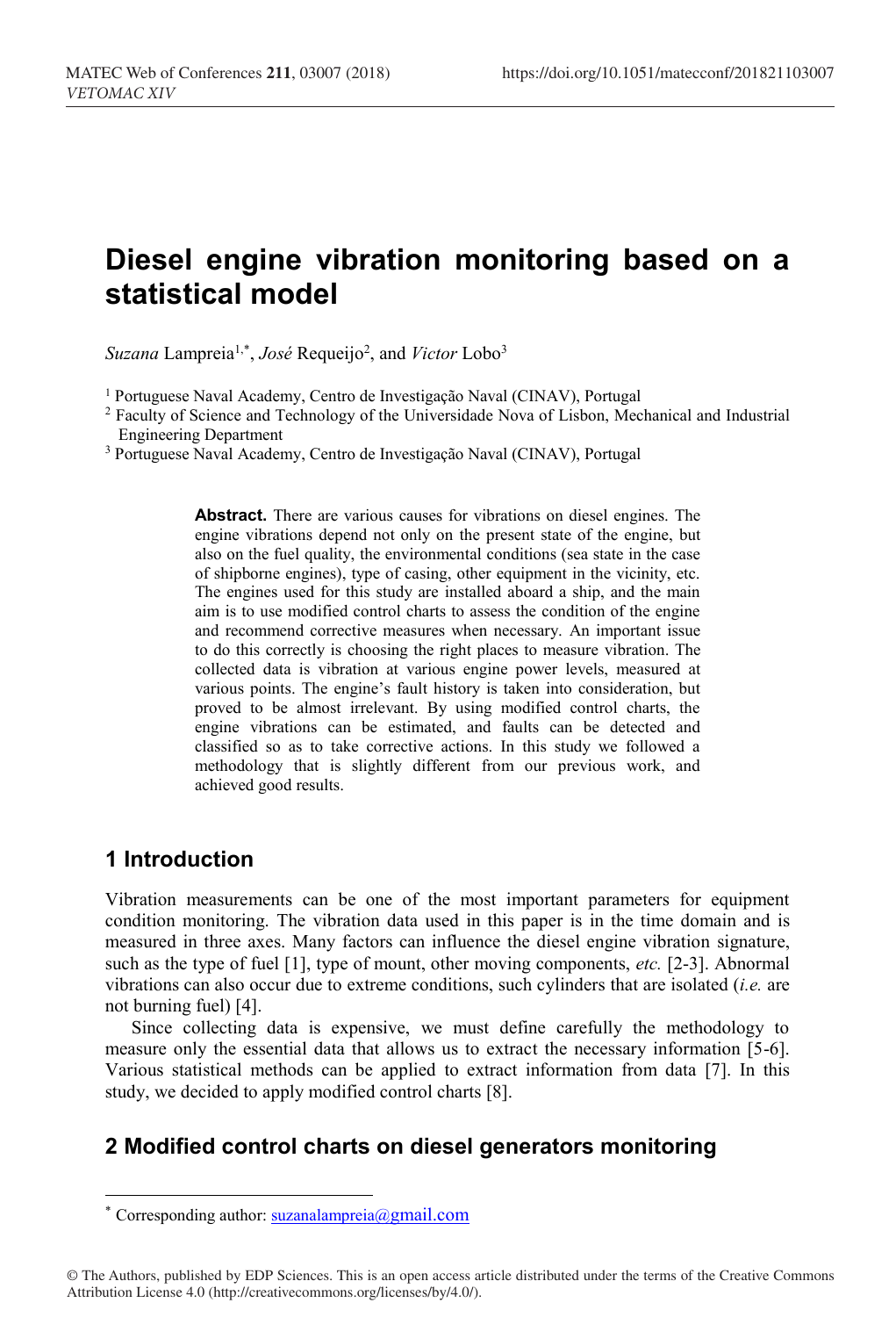Control charts are usually used in process control and use the mean as the reference. If we use the maximum value admissible instead of the mean as reference, we obtain a modified control char that may be used for vibration monitoring of a diesel engine [8].

#### **2. 1** *Q* **modified control charts**

For this vibration study we decide to apply the *Q* modified control chart, which is based on the Quesenberry control charts, and because there is a lack of data, and we cannot control accurately the mean of variable  $X$ , we transform the data obtaining a  $Q$  characteristic. The *Q* characteristic in instant *r* is defined as:

$$
Q_r(X_r) = \Phi^{-1}\left(G_{r-2}\left(\sqrt{\frac{r-1}{r}}\left(\frac{X_r - (T_L)_{r-1}}{S_{r-1}}\right)\right)\right), \quad r = 4, 5, ... \tag{1}
$$

where  $X_r$  is the observation at instant *r*,  $\Phi^{-1}(\bullet)$  is the Inverse of Normal distribution function,  $G_v$  • is the t-Student distribution function with  $v$  degrees of freedom,  $(T_L)_{r-1}$  is the limit value at instant *r-*1, and *Sr-1* is the standard deviation of the observations at instant *r-*1.

In the modified control chart the condition monitoring will start at time *r*=4 [9], and the graph plots  $Q_r(X_r)$  as a function of *r*. The difference from the traditional process control charts is that the value of  $\overline{X}_{r-1}$  is substituted by  $(T_L)_{r-1}$  which represents the limit defined by the manufacturer or International Standards, considering  $(T_L)_{r} = (T_L)_{N} - 3\sigma_{r-1}$  for observation number  $(r-1)$ , where  $(T_L)_{N}$  is the standard vibration limit and  $\sigma_{r-1}$  is the standard deviation at instant *r*-1.

The mean and the variance in the instant *r* are:

$$
\overline{X}_r = \frac{1}{r} \sum_{j=1}^r X_j \tag{2}
$$

$$
S_r^2 = \frac{1}{r-1} \sum_{j=1}^r \left( X_j - \overline{X}_r \right)^2
$$
 (3)

The mean and the sample variance in the instant  $r(X_r)$  and  $S_r^2$ , can be calculated in function of  $X_r$  (observation in instant  $r$ ) and in function of the values on the instant before (*r-1*).

As the *Q*(*X*) variables are Normal distributed by the standard normal distribution, the limits to the charts, considering only the maximum values, equal or above zero, are given by:

$$
UCL=3\tag{4}
$$

$$
AL=2.5\tag{5}
$$

$$
CL=0\tag{6}
$$

considering the vibration limits defined by the equipment manufacturer. The analysis of  $Q(X)$  modified charts are not like in the  $Q(X)$  chart, so the rules for intervention are different. The data rules analysis are described on the proposed methodology.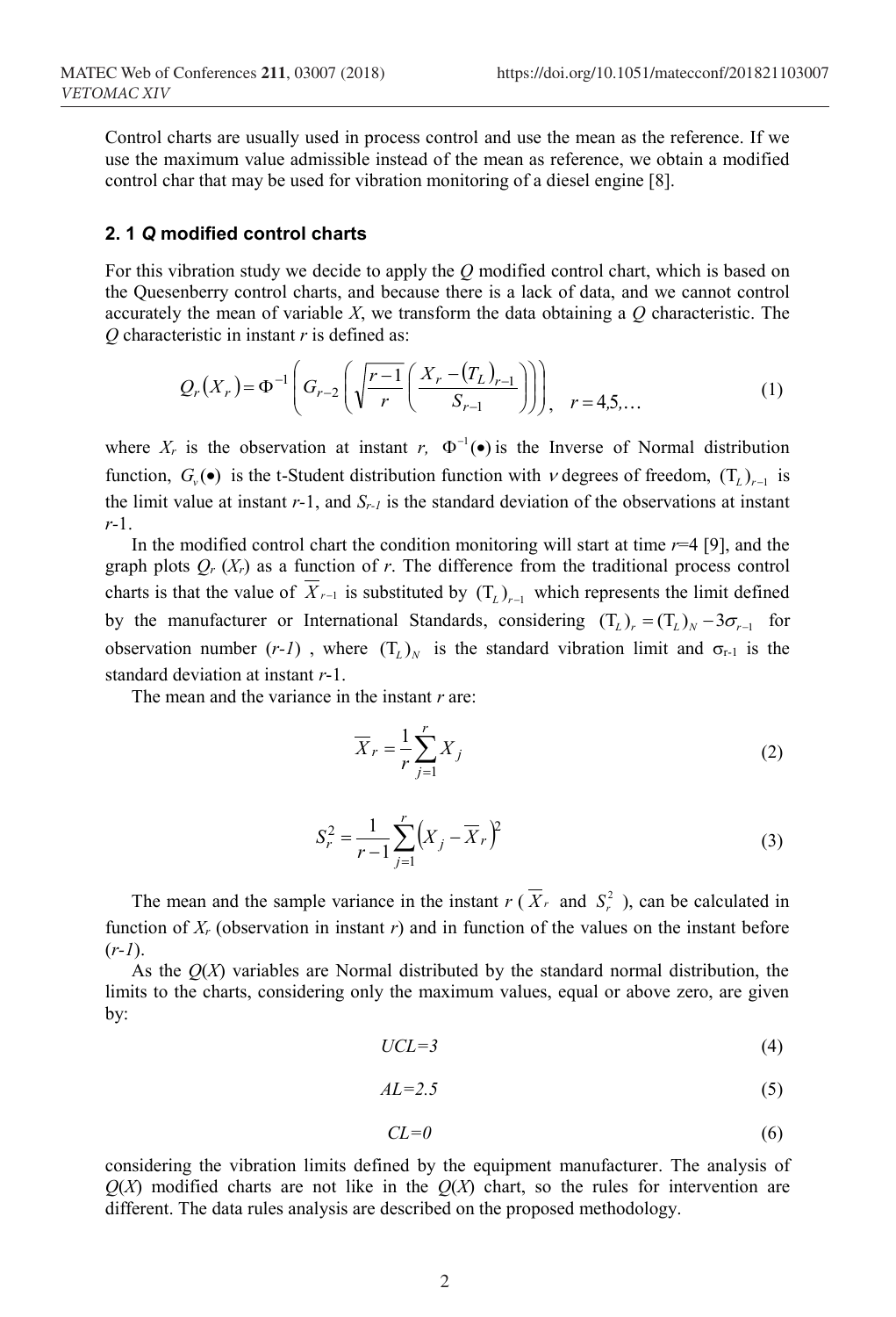# **3 Methodology**

To define the methodology for diesel generator vibration condition monitoring we consider that the equipment is reparable, the data is independent. The proposal sequential actions are:

- Choose the points of measure of diesel generator.
- Collect Vibration Data of the defined 6 points of measure to diesel generator monitoring.



**Fig. 1.** Diesel generator monitoring methodology.

- The rules of intervention are
	- − If 3 consecutive observations are above the *UCL*, procced to an intervention maintenance.
	- − If 6 observations are between *AL* and the *UCL*, procced to an inspection.

### **4 Case study results**

For this study we use two diesel generators, nr 1 and nr 2, and for each selected point the vibration was monitored and analysed, Fig. 2.

With the *Q* univariate control charts, we observe the six points of vibration measure of the diesel generators.



**Fig. 2.** Diesel generator points of measure.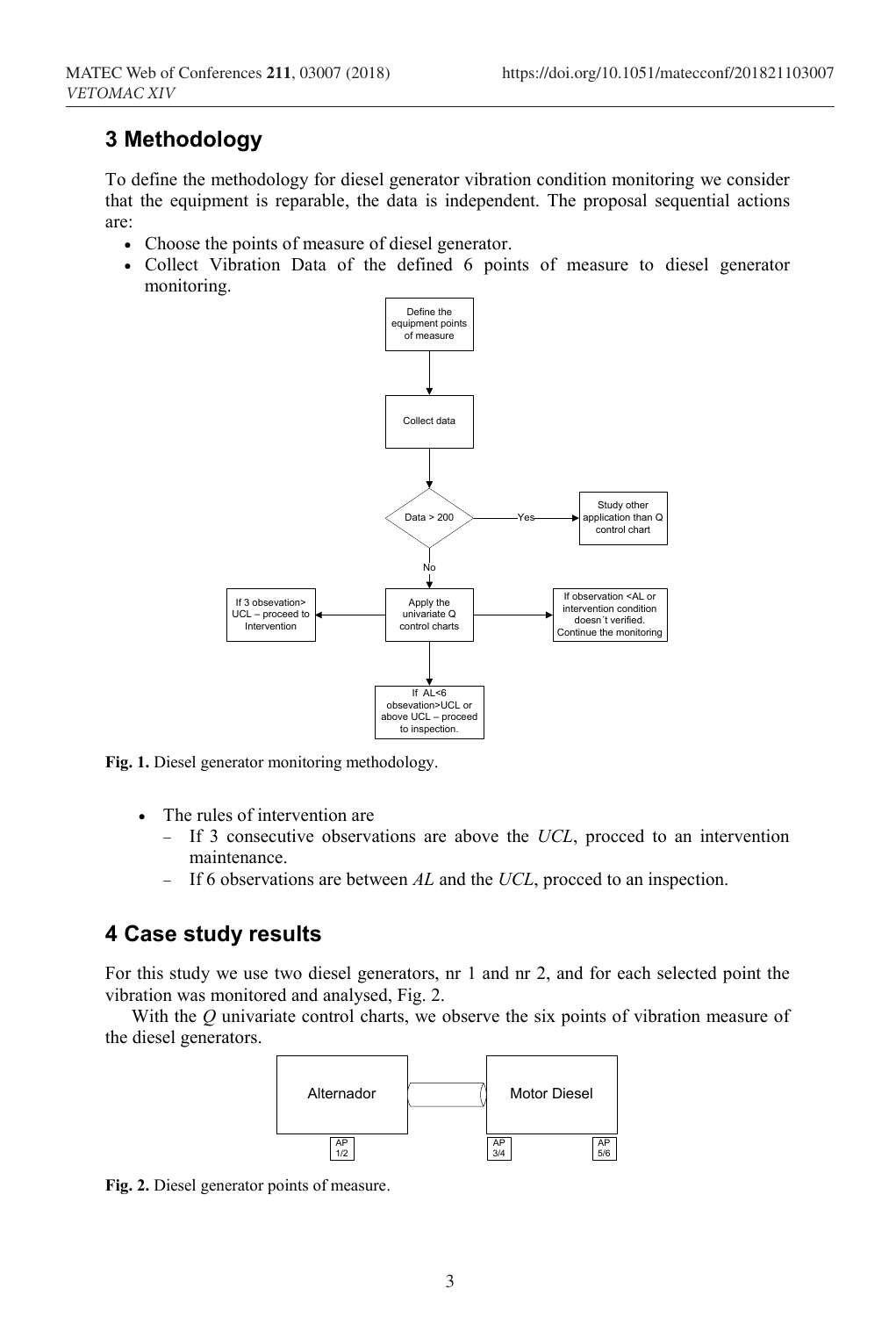In the multivariate *Q* control charts, we opted to study the points: AP3 V, AP4 V, AP5 V and AP6 V, because the vibrations on these are higher than in the points AP1 V and AP2 V. We will show only the most representative measures for AP5 and AP6. The data was taken on the three axes, vertical (V), horizontal (H) and axial (A). The vibration data represented in the article is from the vertical measure.

The measures are made annually on the diesel generators. Various measures are taken at each time.



**Fig. 3.** Diesel generator nr 1 – AP6.

The representation of Fig. 3 and Fig. 4 shows the increase of the vibration level on each year. On the last year the measure is higher than the fabricant defined limits.

As we can observe for diesel generator nr 1 the vibration increases and stabilizes under the *UCL*, by the defined rules on the observation nr 45 inspection should be made to the diesel generator, considering the use of non-destructive analysis and the observation of another parameters tendency.

For the diesel generator nr 2 the tendency is also to increase, but then it stabilizes. On observation nr 33 we should procced to an intervention.



**Fig. 4.** Diesel generator nr 2 – AP6.

The diesel generator faults along lifecycle was not significant, and its tendency is steady.

To know which anomaly the diesel generator has, the vibration spectrum should be analysed. This study was not in the scope of the actual investigation.

The obtained results confirm a real anomaly on the diesel generators, they both need supports substitutions of the diesel engine.